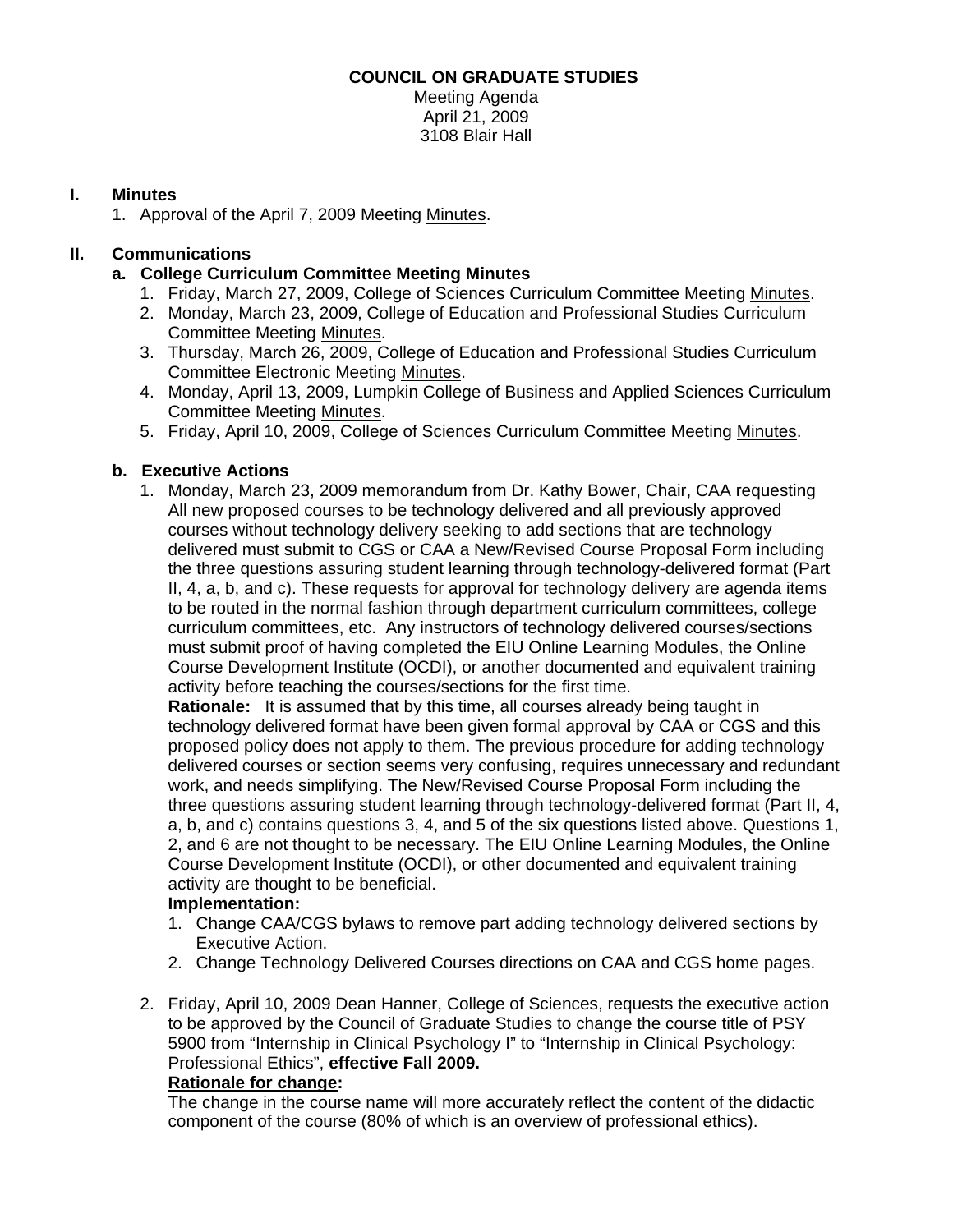# 04/21/2009 CGS Agenda 2

Additionally, in the past, PSY 5900 has been accepted by the Illinois Department of Professional Regulation as meeting the "ethical and legal issues" component of the

licensing guidelines (with an attached syllabus from this course). However, the IDPR is no longer willing to do so without an indication on the course transcript that this course consists of training in ethics.

3. Friday, April 10, 2009 Dean Hanner, College of Sciences, requests the executive action to be approved by the Council of Graduate Studies to change required courses in Clinical Psychology, **effective Fall 2009.**

**Requested Change:** Change "learning or behavior management" from a required course for admission to the program to the list of "courses considered critical and strongly recommended" for admission. The graduate catalog would read as:

The following courses are required for admission: statistics; experimental psychology; abnormal psychology. Courses considered critical for graduate preparation and strongly recommended include: learning or behavioral management; tests and measurement; personality theory; developmental psychology (child or adolescent). Deficiencies in course work must be made up prior to or concurrently with the graduate program. Petitions for waiver and/or substitution may be made to the departmental clinical psychology committee.

# **Current Catalog Listing:**

The following courses are required for admission: statistics; experimental psychology; abnormal psychology; learning or behavioral management. Courses considered critical and strongly recommended include: tests and measurement; personality theory; developmental psychology (child or adolescent). Deficiencies in course work must be made up prior to or concurrently with the graduate program. Petitions for waiver and/or substitution may be made to the departmental clinical psychology committee. **Rationale for change:** 

This change will make our admissions standards more consistent with comparable programs in Illinois as well as nationally. This will also eliminate the need for many of our students to take a remedial course in learning/behavior management during their first semester.

- 4. Friday, April 10, 2009 Dean Hoadley, Lumpkin College of Business and Applied Sciences, requests the executive action to be approved by the Council of Graduate Studies so that courses in the Industrial Technology program numbered 4750 – 4999 can have a prefix change for the graduate catalog, **effective Fall 2010. Rationale:**
	- 1. Our accrediting body, the National Association of Industrial Technology (NAIT), has recently changed their name to the Association of Technology, Management, and Applied Engineering (ATMAE) and the new program name will better align us with our accrediting body.
	- 2. The Applied Engineering and Technology program faculty believe that potential students may further investigate the program as a result of the program title change. Therefore, a change in program title to Applied Engineering and Technology and class prefix to AET, to be consistent with the change in program name, more accurately reflects the different concentrations provided within the program.

# **III. Items to be Added to the Agenda**

- 1[. 09-15, M](http://www.eiu.edu/~eiucgs/currentagendaitems/agenda09-15.pdf)AT 4920, Concepts of Algebra for Elementary and Middle Level Teachers (Revised Course Proposal)
- 2. [09-16, M](http://www.eiu.edu/~eiucgs/currentagendaitems/agenda09-16.pdf)AT 5500, Methods of Teaching mathematics at Middle Level (New Course Proposal)
- **IV. Items to be Acted On**